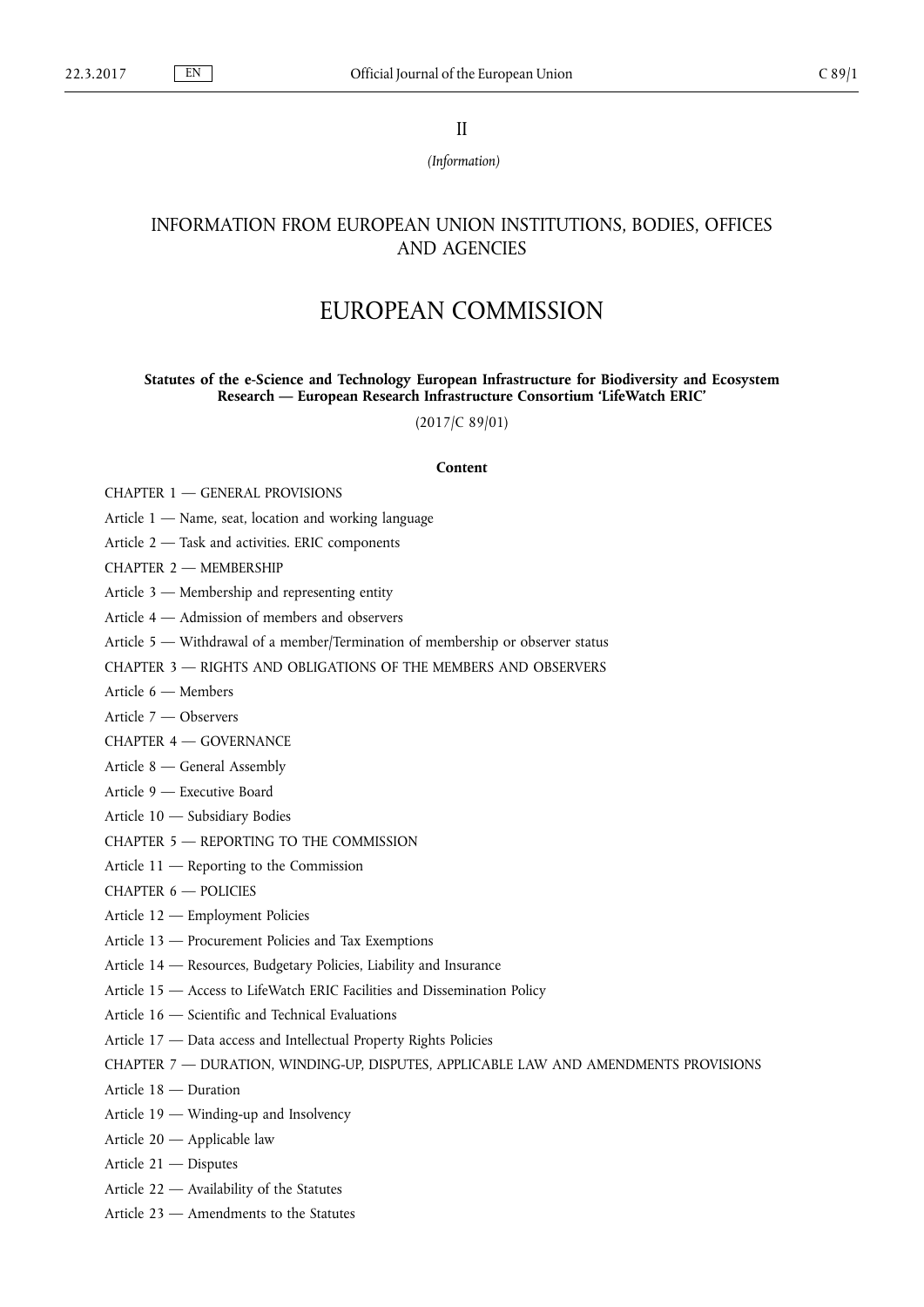<span id="page-1-0"></span>[CHAPTER 8 — SETTING-UP AND TRANSITIONAL PROVISIONS](#page-11-0)

[Article 24 — Setting-up provisions](#page-11-0)

[Article 25 — Transitional Provision](#page-11-0)

[ANNEX 1 — LIST OF MEMBERS, OBSERVERS AND REPRESENTING ENTITIES](#page-12-0)

[ANNEX 2 — FINANCIAL AND IN-KIND CONTRIBUTIONS](#page-13-0)

#### CHAPTER 1

### **GENERAL PROVISIONS**

# *Article 1*

### **Name, seat, location and working language**

1. There shall be an e-Science and Technology European Infrastructure for Biodiversity and Ecosystem Research — European Research Infrastructure Consortium, hereinafter referred to as 'LifeWatch ERIC', which is set up as a European Research Infrastructure Consortium (ERIC) under Council Regulation (EC) No 723/2009 ( 1 ).

2. LifeWatch ERIC shall be a distributed research infrastructure organised in accordance with Articles 2.3 and 2.4.

3. The statutory seat of LifeWatch ERIC shall be in Seville, Kingdom of Spain (hereinafter referred to as Host Member State).

4. The working language of LifeWatch ERIC shall be English.

### *Article 2*

#### **Task and activities, ERIC Components**

1. The main task of LifeWatch ERIC shall be to establish and operate the infrastructure and information systems necessary to mobilise and integrate data and algorithms for biodiversity and ecosystem research, including enhancing understanding, linkages and synergies with other societal challenges such as climate change adaptation and mitigation, and to provide analytical capabilities.

- 2. To this end LifeWatch ERIC shall undertake and coordinate a variety of activities, including but not limited to:
- (a) The operation of a distributed research infrastructure that shall encompass enabling capabilities for demand-driven biodiversity data mobilisation; integrated access to distributed data resources; the provision of services for data discovery, analysis, modelling and visualisation; web-based and site-based support for users; and digital environments for scientific cooperation and experimentation.
- (b) The support to and cooperation with national and international facilities on the basis of service level agreements, with respect to data mobilisation and data sharing; computational capacity; and development of new infrastructure capabilities — including exploration of a role as a broker coordinating requirements and delivery plans between national and international facilities, institutions and organisations if so requested by them.
- (c) The building of capacity in order to foster new opportunities for large-scale scientific development; to enable accelerated data capture with new technologies; to support knowledge based decision-making for the management of biodiversity and ecosystems; and to support training programmes.
- (d) The maintenance of a capacity for the upgrading of the research infrastructure, the innovation and valorisation of knowledge and technology, and the development of new analytical capabilities.
- (e) The undertaking of any other tasks closely related to the above mentioned activities that the General Assembly may decide.

<sup>(</sup> 1 ) OJ L 206, 8.8.2009, p. 1.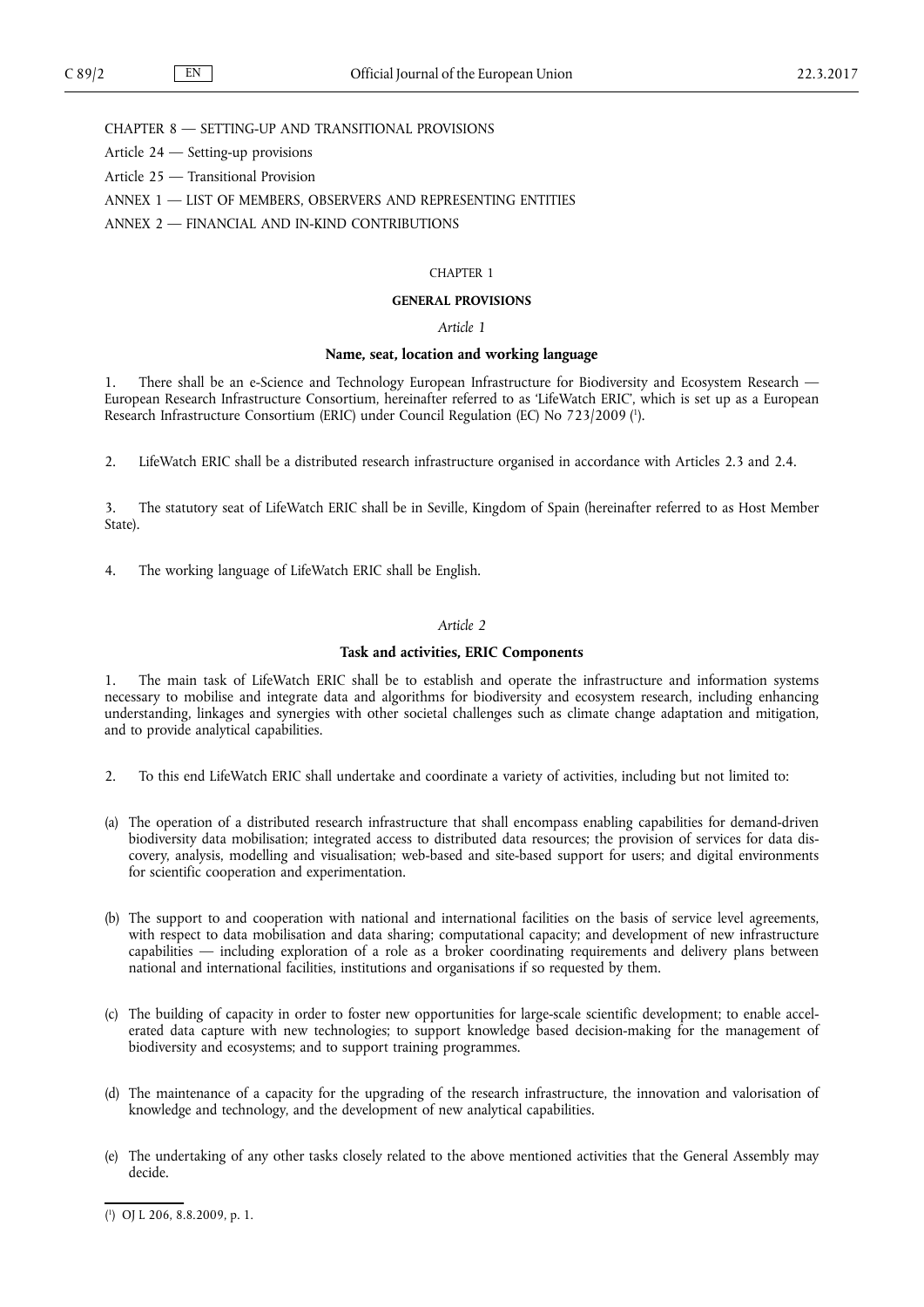- <span id="page-2-0"></span>3. LifeWatch ERIC shall comprise:
- (a) Common Facilities, as supported by the members. The main parts of the Common Facilities shall be located in Spain (Institutional relationships, including organisations acting as data providers and coordinating monitoring sites, LifeWatch ERIC administrative, legal, and financial services, organisation and coordination of ICT core activities and of its distributed construction and operations); in Italy (organisation and coordination of LifeWatch services for the biodiversity community) and in the Netherlands (coordination of virtual laboratories and innovations), without prejudice to the possibility of establishing parts of Common Facilities in the territory of other members.
- (b) Distributed LifeWatch Centres, other than the Common Facilities, part of LifeWatch ERIC, established under conditions decided by the General Assembly for the member where these are located. Those conditions shall include provisions related to the financial responsibility and liability of the member where the Distributed Centre is located.

LifeWatch ERIC shall conclude service level agreements with members, Centres or legal entities for regulating their operations and services for LifeWatch ERIC on a collaborative basis, without prejudice to the possibility of providing these services as in-kind contributions.

LifeWatch ERIC shall pursue its principal task on a non-economic basis. LifeWatch ERIC may carry out limited economic activities closely related to its task, provided they do not jeopardise the achievement of its primary objectives on a noneconomic basis.

6. LifeWatch ERIC may foster the exploitation of data and products from Copernicus, the programme of the European Union for monitoring the Earth. Environmental information is of crucial importance to understanding how our planet and its ecosystems are changing.

# CHAPTER 2

# **MEMBERSHIP**

# *Article 3*

## **Membership and representing entity**

- 1. The following entities may become members of LifeWatch ERIC or observers without voting rights:
- (a) Member States of the European Union (hereinafter 'Member States');
- (b) Associated countries;
- (c) Third countries other than associated countries;
- (d) Intergovernmental organisations.

2. The list of LifeWatch ERIC members and observers and of the entities representing them is set out in Annex 1. The list of members and observers of Annex 1 shall be updated by the General Assembly and the list of representing entities shall be updated by the CEO after receiving due notice by the appointing member under the requirements established in Implementing Rules. Members and observers may be represented by one or more, but no more than three public entities, including regions, or by private entities with a public service mission. These representing entities shall be appointed according to the member own rules and procedures. The members and observers shall determine the length of term of their representatives, as well as their capability concerning the exercise of specified rights and obligations.

3. The General Assembly shall ensure that Member States or associated countries hold jointly the majority of the voting rights in the General Assembly, as well as the majority of members of the Standing Committee. The General Assembly shall determine any modification of voting rights that are necessary to ensure that LifeWatch ERIC complies at all times with that requirement.

4. The members at the time of the establishment of LifeWatch ERIC shall be referred to as 'founding members'.

## *Article 4*

# **Admission of members and observers**

- 1. The terms for admission of new members shall be the following:
- (a) Member States, associated countries, and third countries other than associated countries shall apply for membership in writing to the Chairperson of the General Assembly.
- (b) The application for membership shall include up to three entities that shall represent the member in the General Assembly.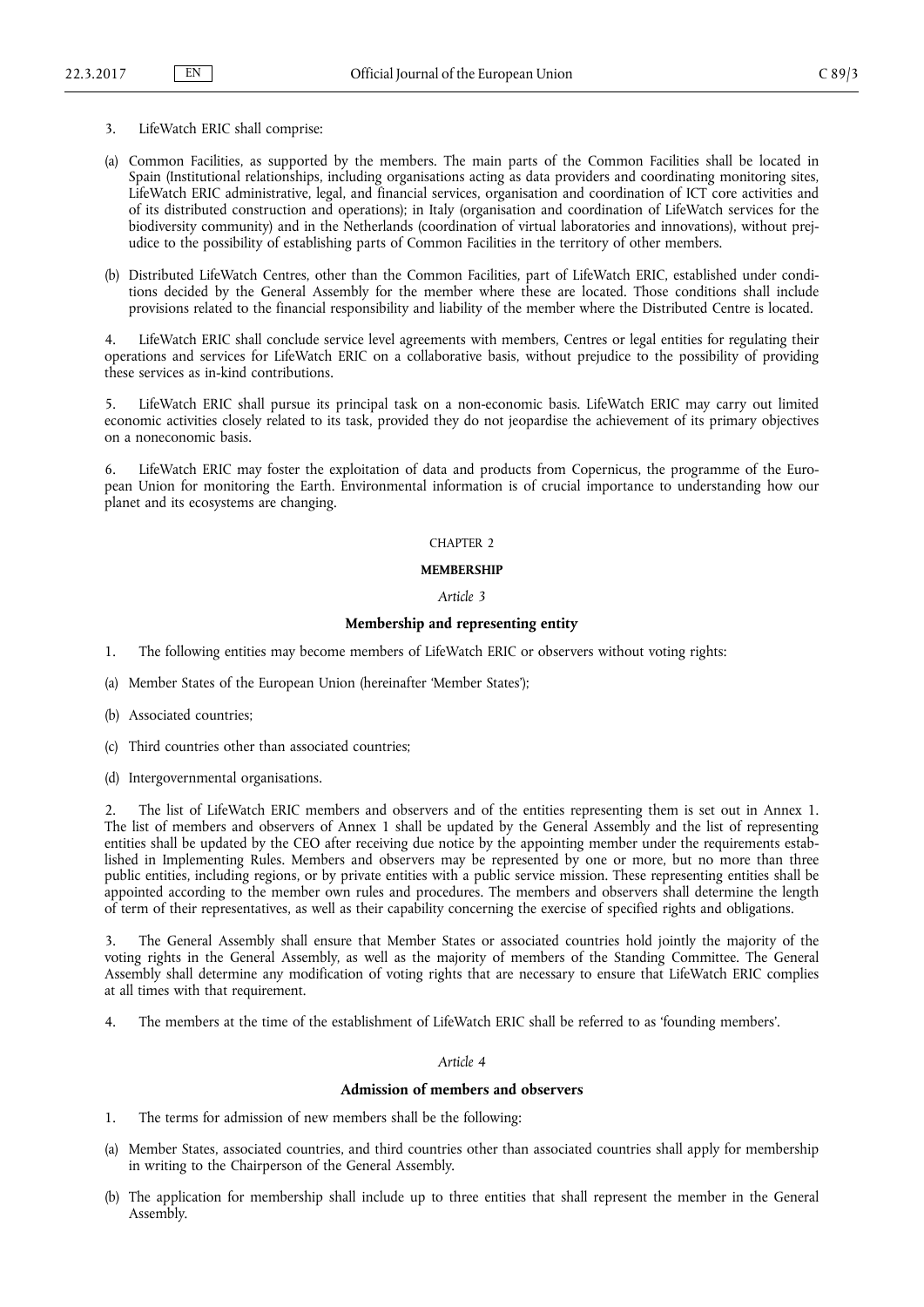- <span id="page-3-0"></span>(c) The application shall describe how the applicant shall contribute to LifeWatch ERIC objectives and activities provided for in Article 2 and how it shall fulfil its obligations.
- (d) Associated countries shall be admitted by the General Assembly by a simple majority vote. Third countries other than associated countries shall be admitted by an absolute majority vote of the General Assembly.
- (e) The admission of a new member may be decided by the General Assembly after having received a report of the Executive Board containing the terms and conditions under which the applicant may join LifeWatch ERIC.

2. An intergovernmental organisation shall apply for membership to the Chairperson of the General Assembly and may be admitted by a qualified majority vote under the conditions decided by the General Assembly after having received the report of the Executive Board mentioned in previous section 1(e).

3. Any new member of LifeWatch ERIC may not withdraw for at least for the remaining time of the five-year period in force in the moment of its accession. If the new member is admitted after the first three years of a five-year period of planning, it shall remain member for at least the remaining time of the five-year period in force in the moment of its accession and the successive five-year planning periods, unless withdrawal is requested for that next five-year period in accordance with Article 5(2).

4. Member States, associated countries, third countries other than associated countries or intergovernmental organisations who are willing to contribute to LifeWatch ERIC, but are not yet in a position to join as members, shall apply for observer status in writing to the Chairperson of the General Assembly

- 5. The terms for admission of observers shall be the following:
- (a) Observers shall be admitted for a period of two years. This period may be extended for up to two more years. Before the end of the corresponding period, the observer shall apply for becoming a member or leave LifeWatch ERIC. In exceptional cases, the General Assembly may decide by a simple majority vote to extend the status of the observer up to a maximum of another additional two-year period.
- (b) The admission of observers shall require the approval of the General Assembly by a simple majority vote.

#### *Article 5*

### **Withdrawal of a member/Termination of membership or observer status**

1. Membership shall be for periods of at least five years and shall continue during successive five year periods for the whole duration of LifeWatch ERIC. The five-year financial commitment shall be in accordance with the multiannual Work Programme and the Indicative Budget as described in Annex 2.

2. A member may withdraw at the end of the third year of a five-year period if it gives notice of its intention to withdraw before the end of the second year of the five-year period. The members shall be informed of any request for withdrawal within 15 days after receipt of the request.

3. Financial and other obligations of the withdrawing member must be fulfilled before withdrawal can become effective. In case Common Facilities or Distributed Centres or other LifeWatch ERIC assets are situated on the territory of the withdrawing member then that member may reclaim these assets against a fair compensation as agreed by the General Assembly.

4. The General Assembly shall suspend the voting rights of a member when that member's dues are one year in arrears after the start of the financial year.

5. The General Assembly shall have the power to terminate membership or observer status if the following conditions are met:

- (a) The member or observer is in serious breach of one or more of its obligations under these Statutes.
- (b) The member or observer has failed to rectify such breach within a period of six months after the written notification of the Chairperson of the General Assembly following the adoption of the minutes of the General Assembly that confirmed the breach.

The Executive Board shall inform the General Assembly of a member or observer acting persistently in breach of its duties under the Statutes and shall request that member or observer to fulfil its obligations. If the member or observer does not comply within a six-month period, the Executive Board shall propose the General Assembly to terminate the membership or observership.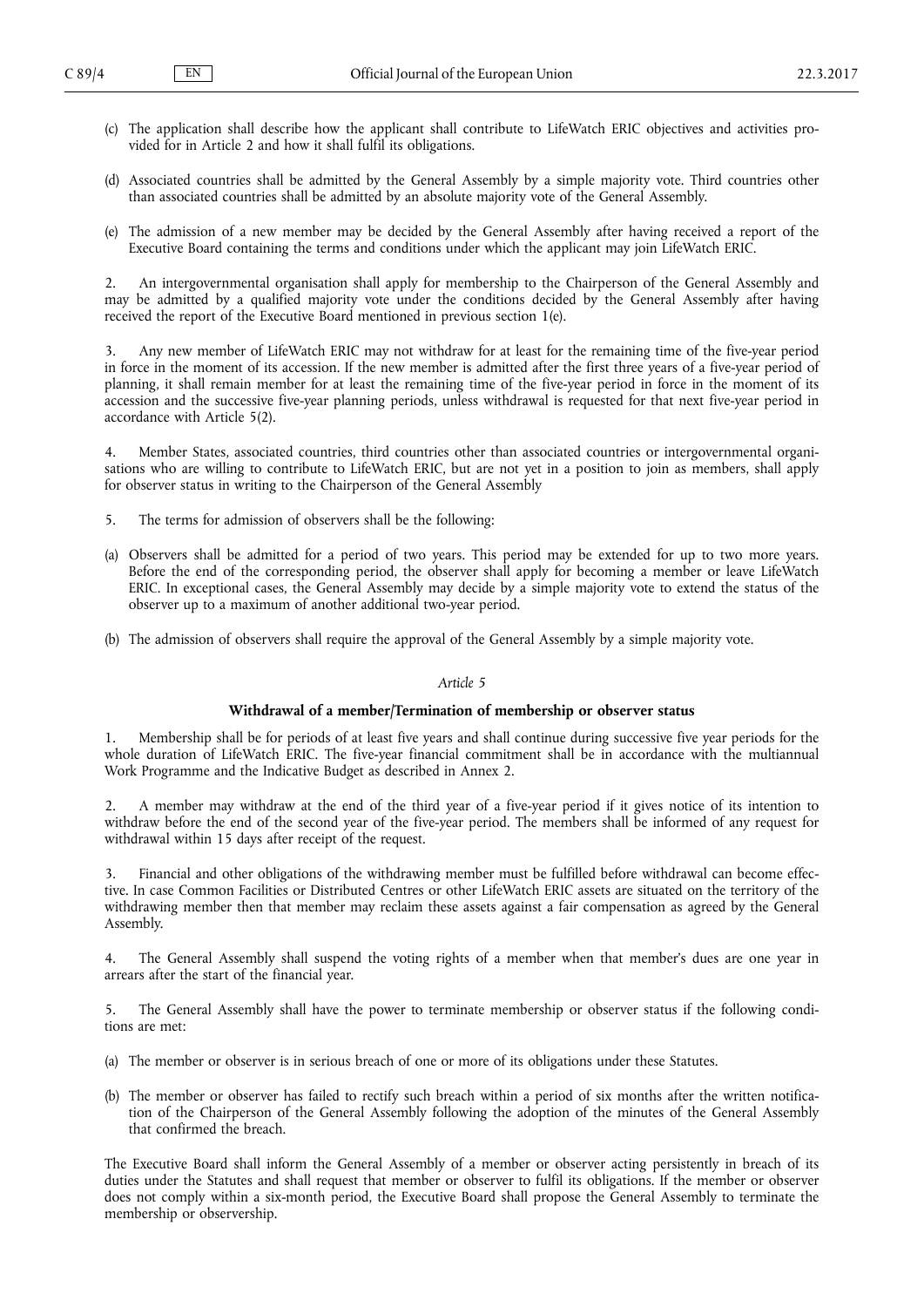<span id="page-4-0"></span>The member or observer shall have the right to explain its position to the General Assembly before the General Assembly makes any decision on the issue.

The General Assembly shall decide by qualified majority vote whether or not to terminate the membership or observer status.

#### CHAPTER 3

# **RIGHTS AND OBLIGATIONS OF THE MEMBERS AND OBSERVERS**

*Article 6*

### **Members**

- 1. Rights of members shall include:
- (a) To participate and vote in the General Assembly.
- (b) To access to information and services provided by LifeWatch ERIC; and
- (c) any other rights mentioned in these Statutes or included in Implementing Rules.
- 2. Each member shall:
- (a) support and facilitate the objectives, tasks and governance of LifeWatch ERIC.
- (b) identify the entities representing the member.
- (c) set up and maintain a National LifeWatch Support Committee in order to promote adoption of relevant standards in national resource and tools creation projects; promote uptake of services among scientific communities and researchers of different biodiversity-related areas of knowledge, including ecosystem science and bioinformatics, and gather providers and users' inputs and feedbacks.
- (d) make contributions in accordance with Annex 2; and
- (e) support any other activity agreed within the framework of LifeWatch ERIC resulting from the Statutes or Implementing Rules.

### *Article 7*

### **Observers**

- 1. Rights of observers shall include:
- (a) To attend the General Assembly without a vote.
- (b) To let its research community participate in LifeWatch ERIC events, such as workshops, conferences, training courses at preferential rates, space permitting.
- (c) To let its research community have access to support from LifeWatch ERIC in developing relevant systems, processes and services.
- 2. Each observer shall appoint a representing entity.

#### CHAPTER 4

#### **GOVERNANCE**

### *Article 8*

#### **General Assembly**

- 1. The highest governing body of LifeWatch ERIC shall be the General Assembly.
- 2. The General Assembly shall be responsible for the overall direction and supervision of LifeWatch ERIC.
- 3. The General Assembly shall decide on:
- (a) service level agreements and any other agreement with a third party.
- (b) admission and revocation of membership and observer status.
- (c) approval of Implementing Rules, Guidelines or other decisions required to ensure the performance of the task and activities of LifeWatch ERIC.
- (d) approval of the annual report.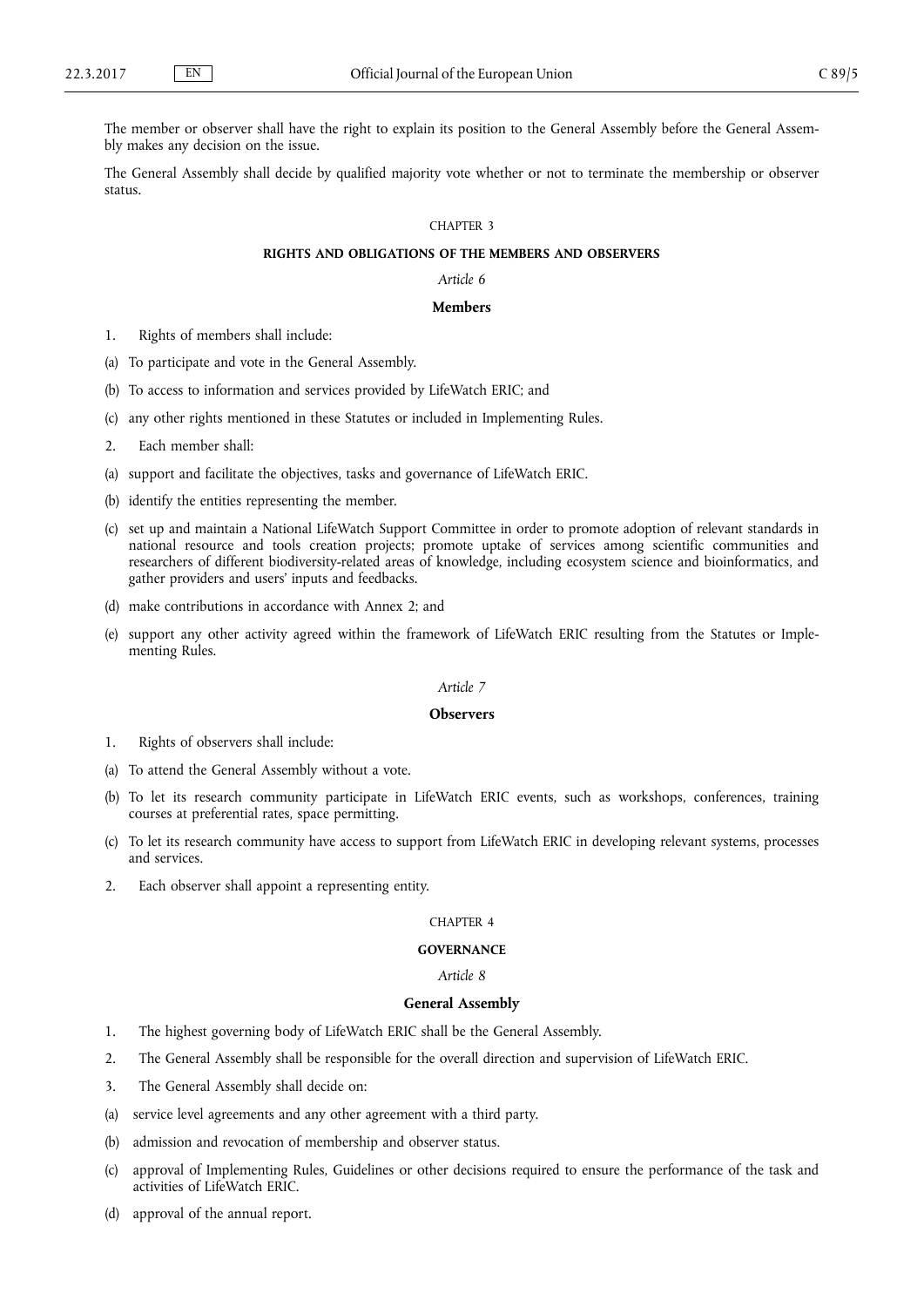- (e) approval of Implementing Rules on in-kind contributions.
- (f) approval, every five years, of a multiannual Work Program and the Indicative Budget, and of their revision and/or adaptation if the change of membership contributions is significant enough to make legitimate the re-planning of both.
- (g) approval of the annual budget.
- (h) appointment of the members of the Standing Committee.
- (i) appointment and motions of censure of the members of the Executive Board, including the Chief Executive Officer.
- (j) establishment of subsidiary bodies as required for the proper functioning of LifeWatch ERIC.
- (k) approval of Guidelines on elements of common interest concerning the LifeWatch national Support Committees.
- (l) terms for cooperation with international organisations and networks with which it shares goals and tasks and the terms under which the Executive Board may establish working relations with governments and organisations, whether national or international, governmental or non-governmental.
- (m) location of the Common Facilities.
- (n) proposals for the amendment of the Statutes.
- (o) termination of LifeWatch ERIC.
- (p) any other matter attributed to the General Assembly by these Statutes or by Implementing Rules; and
- (q) any other matter necessary for LifeWatch ERIC to fulfil its tasks and activities.

4. The General Assembly shall be composed of representatives of the members and observers. Observers shall be allowed to speak with the permission of the General Assembly Chairperson. Without prejudice to the majority required under Article 3(3), each member shall have one vote in the General Assembly. The member shall appoint a head of delegation with the right to vote for all the representative entities designated by it.

5. The General Assembly shall meet at least once a year. The Executive Board and the Standing Committee may call an extraordinary General Assembly meeting if issues of importance arise that cannot be delayed until the next scheduled General Assembly meeting. An extraordinary General Assembly meeting may be convened by a qualified majority vote of all the members. In extraordinary General Assembly meetings, votes can also be taken by mail ballot or via telecommunication according to Implementing Rules of procedure of the General Assembly.

6. The General Assembly shall elect a Chairperson, and a Vice-Chairperson who shall substitute the Chairperson in his/her absence and in case of conflict of interest, from the delegations of the members for a period of two years, renewable for two years. The Chairperson shall determine the place, time and agenda of the General Assembly meeting which shall be notified to the members three months in advance. General Assembly members may submit proposals for the agenda in accordance with the Implementing Rules of Procedure of the General Assembly.

The quorum for a valid General Assembly meeting shall be the presence of 50 % of members, representing more than 50 % of the cash contributions. If this quorum is not met, the Chairperson may convene a new meeting, which shall be notified in writing to the members one month in advance of the new meeting which will need the same quorum to be valid.

8. A member may be represented by another member if notified in writing to the Chairperson prior to any meeting of the General Assembly.

9. The General Assembly shall strive to reach decisions by consensus. If consensus cannot be reached, decisions shall be taken by vote according to the type of majority required by Implementing Rules on the rules of procedure of the General Assembly. These Implementing Rules shall determine the majority required without prejudice to Article 3(3) and specific majorities required under the provisions of the Statutes.

Qualified majority will be required for the adoption of the following decisions:

- (a) Acceptance of intergovernmental organisations as members, in accordance with Article 4(2).
- (b) Termination of membership or observer status, in accordance with Article 5(5).
- (c) Call for an Extraordinary General Assembly meeting, in accordance with Article 8(5).
- (d) Winding-up of the LifeWatch ERIC, in accordance with Article 19(1).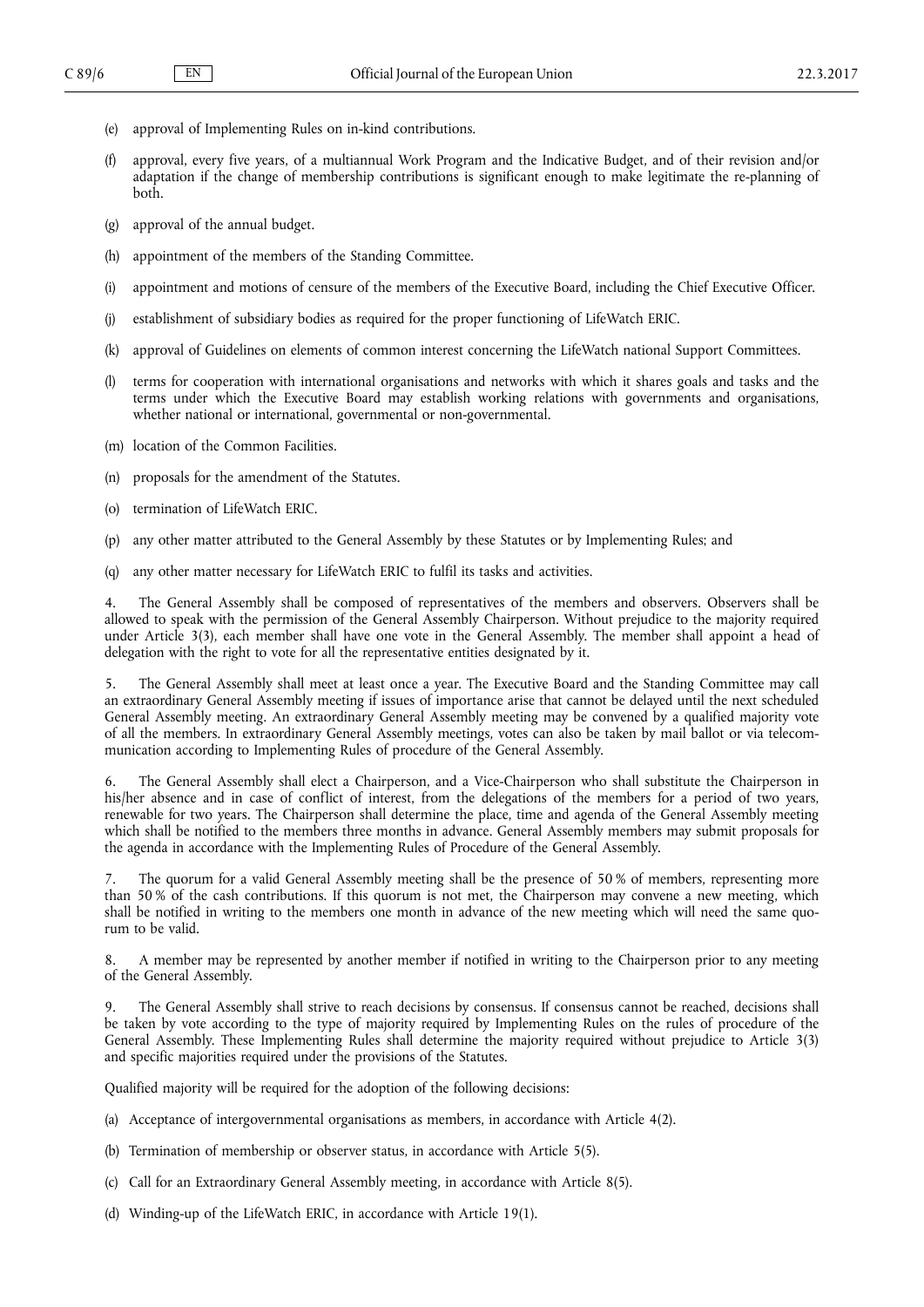- <span id="page-6-0"></span>(e) Proposal for amendments of the Statutes, in accordance with Article 23(1).
- Change of the location of the statutory seat, in accordance with Article 23(2)
- (g) Work Programme and budget.
- (h) Basic financial contributions of the members.
- (i) Approval of the annual report and annual accounts.
- (j) Appointment or dismissal of the Chief Executive Officer and any other member of the Executive Board.
- (k) Election of Chairperson and Vice-Chairperson of the General Assembly.
- Adoption and amendments of the Implementing Rules.

10. The following understanding shall apply to the determination of voting majorities required by the Statutes or the Implementing Rules:

- (a) 'consensus' shall mean approval by all members without any formal objection and without any need to vote on the proposal, notwithstanding the right to reflect non-binding reservations or understandings in the minutes of the meeting. If any member formulates an objection, the General Assembly shall proceed to vote formally under the particular majority voting rules established for the different matters to be decided.
- (b) 'simple majority' shall mean majority of the votes of the members present at the meeting.
- (c) 'absolute majority' shall mean more than 1/2 of the votes of the members present or represented by proxy at the meeting, representing more than 50 % of the in-cash contributions.
- (d) 'qualified majority' means at least  $2/3$  of the votes of the members present or represented by proxy at the meeting, representing more than 50 % of the in-cash contributions.

### *Article 9*

# **Executive Board**

1. The Executive Board of LifeWatch ERIC shall be responsible for the day-to-day management.

2. The Executive Board shall prepare the meetings of the General Assembly, implement its decisions, and coordinate and manage the overall activities of LifeWatch ERIC.

3. The Executive Board shall ensure consistency, coherence and stability of infrastructure services through decisions on implementation as well as coordination between the Common Facilities and Distributed Centres.

The members of the Executive Board shall be appointed by the General Assembly. The Executive Board shall be composed of a maximum of five members and a minimum of three: the Chief Executive Officer (CEO), the Chief Financial Officer (CFO) and the Director of Information and Communication Technologies (CTO), the three of which shall be employees of the LifeWatch ERIC. The CEO shall be the Chair of the Executive Board. The term of office of the members of the Executive Board, shall be 5 years and renewable. The General Assembly shall approve protocols on conflicts of interests for the members of the Executive Board. The CEO shall be the legal representative of LifeWatch ERIC.

5. The General Assembly may set up the terms of reference for the tasks of the Executive Board.

6. The Executive Board shall be collectively accountable before the General Assembly for all its activities. If a motion of censure is approved, the CEO and all the members of the Executive Board shall resign, unless the motion is addressed to specific members of the Executive Board, in which case the resignation shall be mandatory for those members.

7. During the period of the first five years after the establishment of the LifeWatch ERIC and pending its full operational functionality, the General Assembly may decide to attribute whole or part of the powers of the Executive Board to the CEO.

#### *Article 10*

### **Subsidiary Bodies**

1. The General Assembly shall establish the Standing Committee, the Financial Committee, the Scientific and Technical Advisory Board, the Ethics Committee, as well as any other Committees required for the proper functioning of Life-Watch ERIC. The General Assembly shall approve Implementing Rules and Guidelines, including Implementing Rules on the procedures for their adequate establishment and functioning.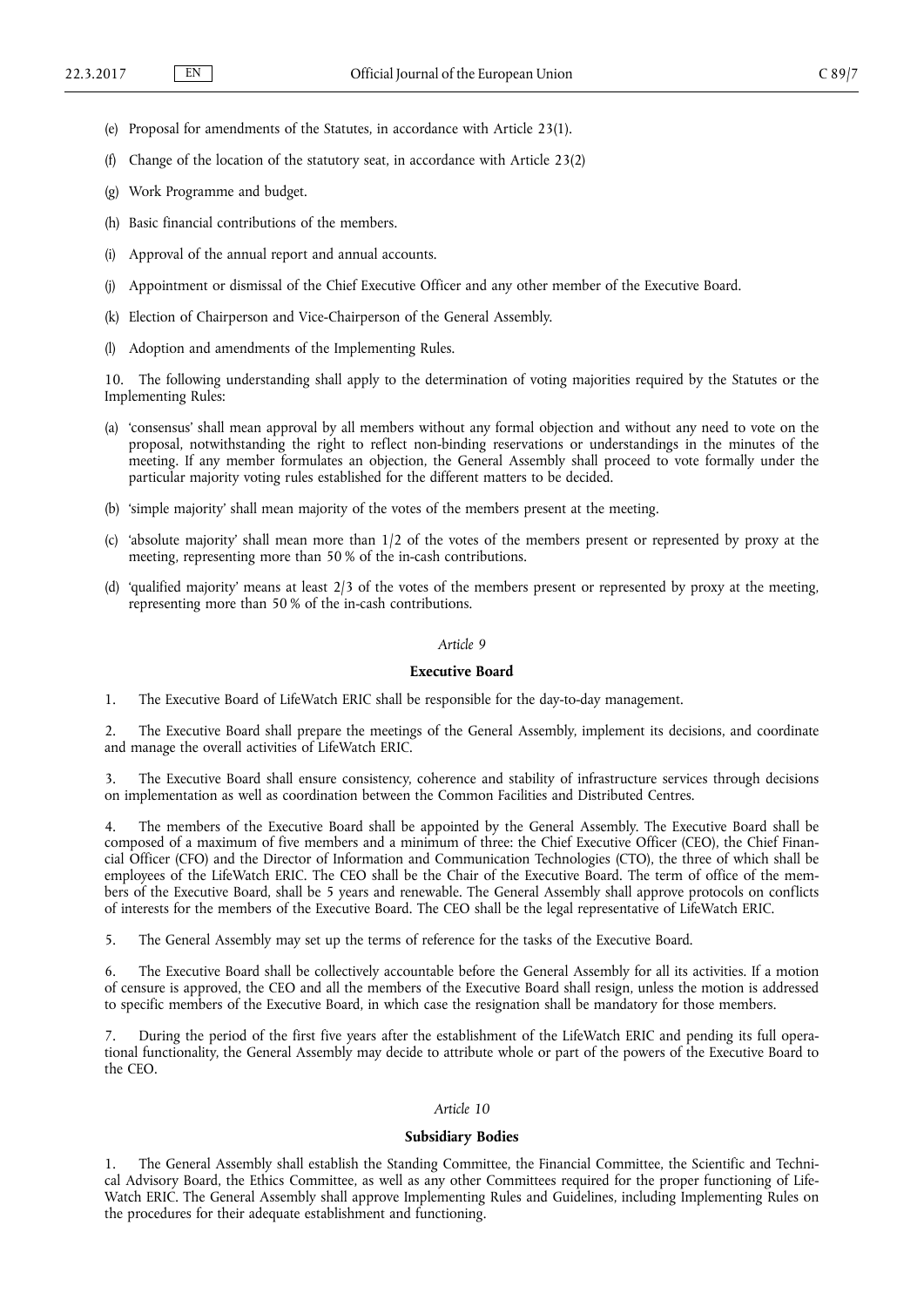<span id="page-7-0"></span>The Standing Committee shall be composed of the heads of the delegations of the Member States under Article 8(4), shall have up to ten members. They shall be elected by the General Assembly for periods of three years renewable. The Chairpersons of the General Assembly and of the Financial Committee shall be members ex officio of the Standing Committee. The Standing Committee shall meet at least three times per year with the Executive Board as provided for by the Implementing Rules.

- 2. The Standing Committee, shall:
- (a) be in charge of the supervision and control of the management of LifeWatch ERIC by the Executive Board during the inter-sessional periods of the General Assembly under Article 8(5).
- (b) be informed on all matters concerning the management of LifeWatch ERIC as requested by any of its members and report to the General Assembly, and in particular on any substantial budgetary and technical deviations from annual and pluri-annual programmed budget and activities.
- (c) make recommendations to the CFO on the elaboration of the drafts of the budgets under Article 14.

3. The Implementing Rules shall regulate the appointment of members and the terms under which the Ethics Committee will exercise its functions. The General Assembly, the Standing Committee or the Executive Board may invite the Ethics Committee to make recommendations on specific issues concerning the policies of LifeWatch ERIC described in Articles 9(4), 12, 13, 15 and 17.

#### CHAPTER 5

# **REPORTING TO THE COMMISSION**

*Article 11*

# **Reporting to the European Commission**

1. LifeWatch ERIC shall produce an annual activity report, containing in particular the scientific, operational and financial aspects of its activities. The report shall be approved by the General Assembly and transmitted to the European Commission and relevant public authorities within six months from the end of the corresponding financial year. The report shall be made publicly available.

2. LifeWatch ERIC shall inform the Commission of any circumstances which threaten to seriously jeopardise the achievement of its tasks or hinder LifeWatch ERIC from fulfilling requirements laid down in Regulation (EC) No 723/2009.

#### CHAPTER 6

# **POLICIES**

#### *Article 12*

# **Employment Policies**

LifeWatch ERIC shall not discriminate on the basis of race, ethnicity, religion, gender, age, physical or mental disability, sexual orientation, or because of marital or parental status. This policy shall extend to all rights, privileges and activities of staff. LifeWatch ERIC may engage in policies of affirmative action concerning female staff for which purpose the General Assembly shall approve an affirmative action plan before any staff contract is announced.

2. The CEO shall have management authority over the staff and shall be responsible for the conditions of employment and for each position announced for recruitment, subject to budgetary limits approved by the General Assembly, Implementing Rules, Guidelines and policy decisions taken by the General Assembly. The CEO, unless otherwise stated, may delegate specific functions to one or more members of the Executive Board.

3. LifeWatch ERIC's recruiting, interviewing, hiring and promotion/demotion activities shall be carried out in a manner consistent with the principles of paragraph 1 and shall abide by the principles and restrictions on employment set out in Implementing Rules, Guidelines or general mandates or policies approved by the General Assembly.

4. The employment policies set out in the Implementing Rules shall be based on the principles and conditions approved by the General Assembly and be subject to applicable laws and regulations of the Host Member State or the laws of the country where the activities of LifeWatch ERIC are conducted.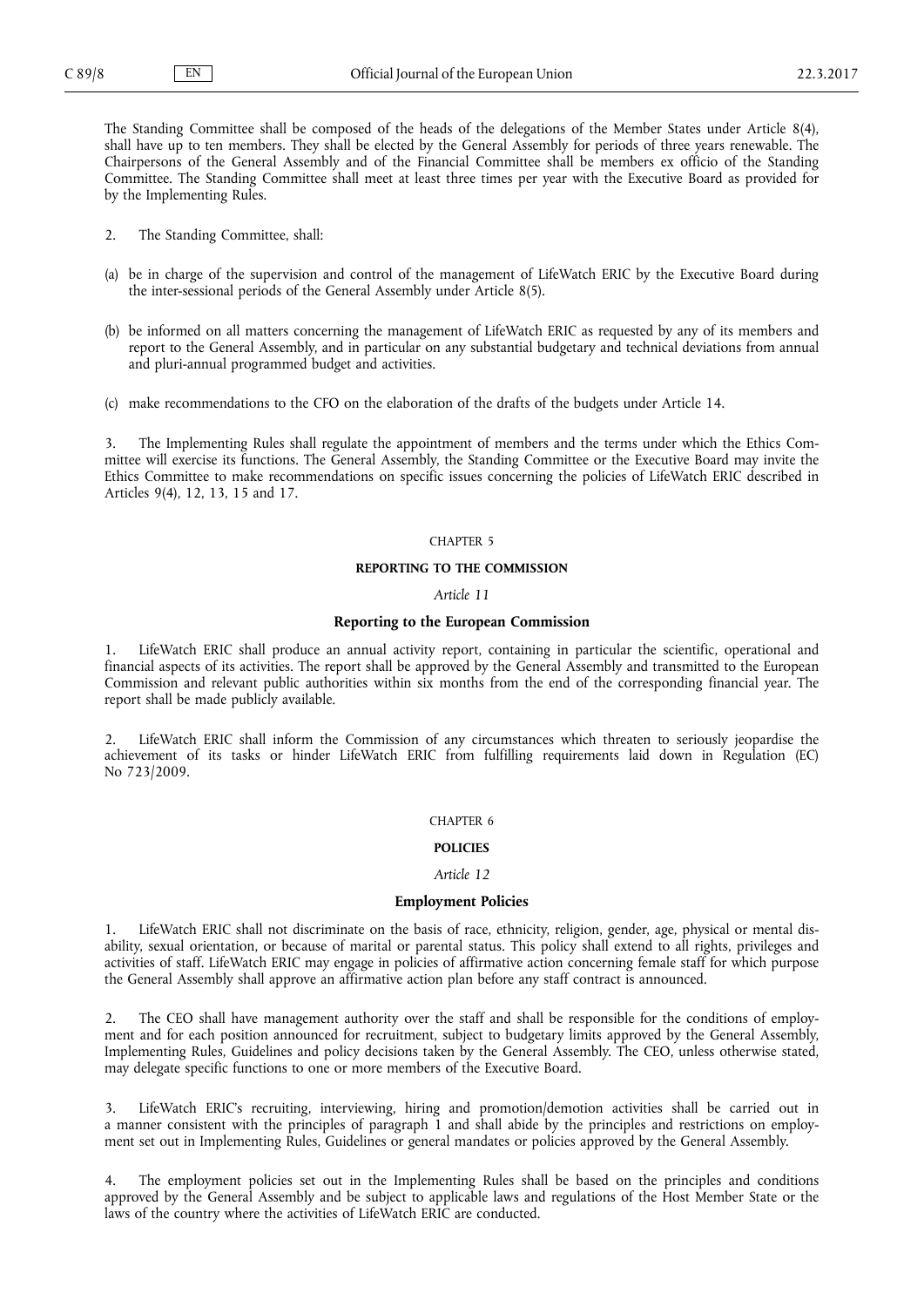# *Article 13*

#### **Procurement policies and tax exemptions**

<span id="page-8-0"></span>1. All tenders shall be published on the LifeWatch ERIC website and in the members' and observers' territories. Life-Watch ERIC shall include a declaration of tendered procurements in the annual activity report.

2. The General Assembly shall approve Implementing Rules on public procurement that shall determine the minimum amount beyond which contracts shall only be awarded after advice from the Scientific and Technical Advisory Board.

3. The procurement policy of LifeWatch ERIC shall be based on the principles of transparency, non-discrimination, and competition, taking into account the need of ensuring that bids fulfil the best technical, financial and delivery requirements, while providing advanced notification to industry and service providers about required specifications.

Tax exemptions according to the Article 5(1)(d) of Regulation (EC) No 723/2009 shall be limited to the acquisition by LifeWatch ERIC, including the Common Facilities as defined in Article 2(3), of goods and services needed for its official use and non- economic activities, being of a substantial value, understanding by such when the taxable amount of the operation documented in the corresponding invoice is equal or higher than EUR 300,50, and is wholly paid by Life-Watch ERIC. No further limits shall apply.

#### *Article 14*

# **Resources, Budgetary Principles, Liability and Insurance**

1. The resources of LifeWatch ERIC shall consist of membership contributions, grants, donations, contracts, and any other source related with its non-economic activity, without prejudice to paragraphs 2 and 3. The economic activities shall be closely related to its task and activities and should not jeopardise their achievement. Revenues from the economic activities shall be recorded separately on the basis of charged market price, or, if these cannot be ascertained, full costs plus a reasonable margin.

2. The budget of LifeWatch ERIC shall be prepared for the Executive Board by the CFO, following the recommendations of the Standing Committee, and submitted to the approval of the General Assembly by the Executive Board, following the recommendations of the Standing Committee. It shall be managed by the Executive Board, subject to the advice of the Financial Committee, in accordance with the principles of sound financial management, budgetary balance and transparency. The Financial Committee shall be composed by representatives of the members appointed following the procedure set out in Implementing Rules approved by the General Assembly.

In order to comply with these principles, the Executive Board shall:

- (a) ensure that true and accurate accounts are kept of all income and expenditure.
- (b) establish internal controls, including internal audits, to enhance the effective and efficient use of the resources.
- (c) have the accounts of LifeWatch ERIC examined every year by auditors appointed by the General Assembly and their written report circulated to all members accompanied by comments of the CEO and by any of the members of the Executive Board.

LifeWatch ERIC shall be liable for its debts. The members shall not be jointly liable for the debts of LifeWatch ERIC. The liability of the members for the debts of LifeWatch ERIC shall be limited to their respective contributions.

The Executive Board shall take appropriate insurance to cover the risks specific to the construction and operation of LifeWatch ERIC.

### *Article 15*

# **Access to LifeWatch ERIC Facilities and Dissemination Policy**

1. LifeWatch ERIC shall be a facilitator of research and learning and shall not restrict access to available data and algorithms unless these are in conflict with any conditions of use agreed in advance with their owner(s).

2. LifeWatch shall establish and operate its infrastructure for biodiversity and ecosystem research at the European level. The services provided shall be determined by a decision of the General Assembly which may distinguish between the services provided to members and non-members and their researchers.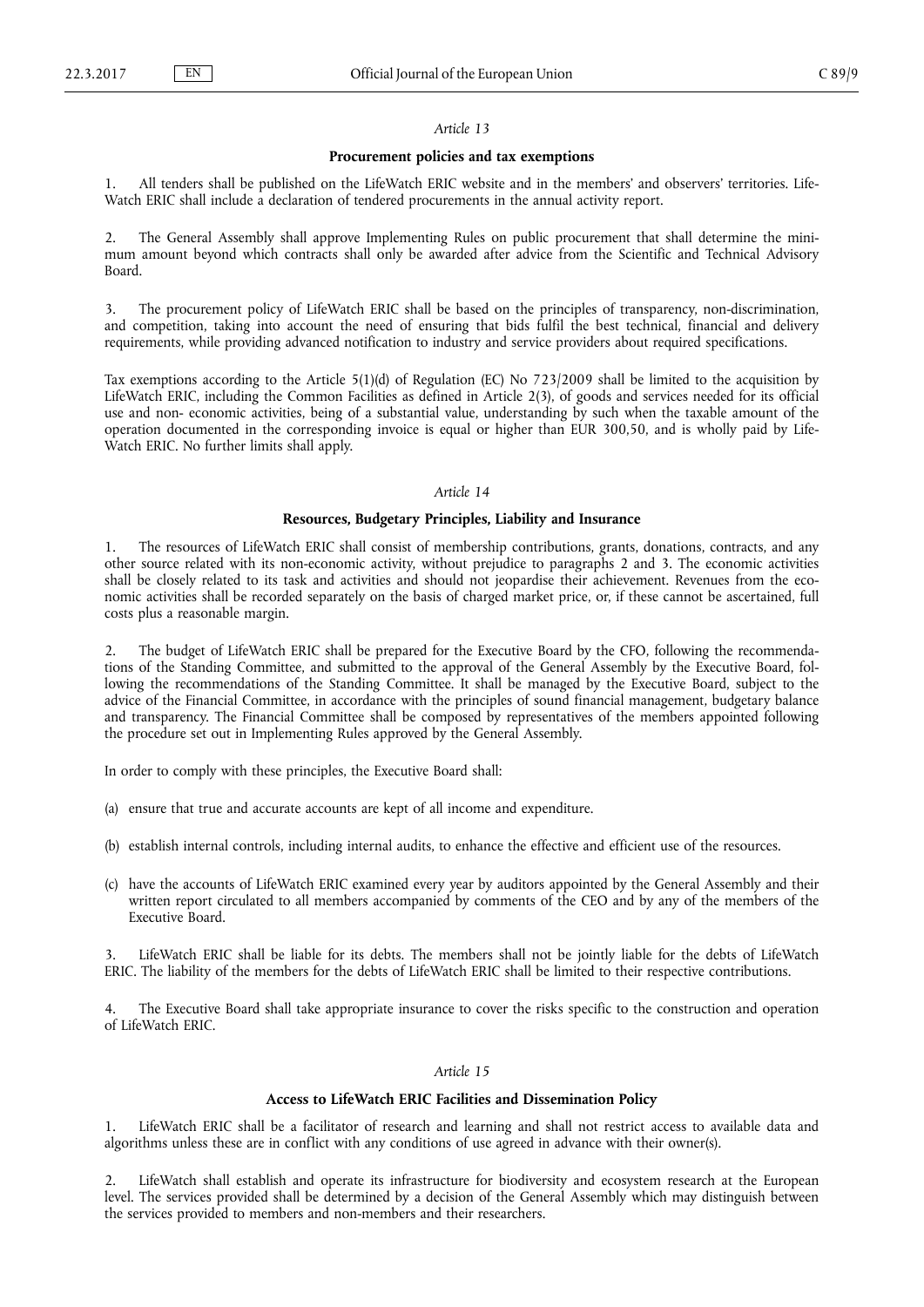<span id="page-9-0"></span>3. Decisions on the prioritisation of the specific services provided by LifeWatch ERIC shall be adopted by the General Assembly, taking into consideration the outcome of an independent evaluation process lead by the Scientific and Technical Advisory Board.

4. In case the capacity to provide access is limited for financial and/or technical reasons, the General Assembly shall establish, within its available resources, competitive grant programmes to allow successful applicants to benefit from the proposed capabilities. Applications from any country over the world shall be assessed by independent Evaluation Committees nominated by the Executive Board, following suggestions from the Scientific and Technical Advisory Board. The grant programmes, the evaluation procedure and terms of reference that the General Assembly may establish shall meet generic requirements of scientific excellence and fair practices.

5. The Executive Board may propose to the General Assembly policies on requirements concerning general or ad hoc legal relationships with data users. Access for the general public shall be granted unless the services or resources are constrained by licensing conditions imposed by the owners. LifeWatch ERIC shall follow relevant European Union policies and regulations.

6. The General Assembly, subject to Article 3(2) of the Regulation (EC) No 723/2009, by an absolute majority vote may decide to charge fees for general access to specific communities or to all of them concerning specific services provided by LifeWatch ERIC, as well as to license its own tools or products either as commons or submitted to licensing.

7. The data access and dissemination policy of LifeWatch ERIC shall follow the best international practices with respect to public data, such as those established by the European Union, and shall recognise the rights of the owners of data and algorithms and shall take full account of any related ethical or legal issues. LifeWatch ERIC shall promote excellence in research, teaching and learning and support a culture of 'best practice' through promotional and training activities.

8. LifeWatch ERIC shall encourage researchers using LifeWatch ERIC to make their research results publicly available and shall request researchers of members to make results available through LifeWatch ERIC.

9. The dissemination policy shall identify the various target groups, and LifeWatch ERIC shall use several channels to reach these groups, such as web portal, newsletter, workshops, presence in conferences, articles in magazines and daily newspapers.

# *Article 16*

# **Scientific and Technical Evaluations**

1. LifeWatch ERIC shall establish a Scientific and Technical Advisory Board as an independent body of qualified scientists and experts. Its terms of reference shall be proposed by the Executive Board to the General Assembly for approval. The members of the Scientific and Technical Advisory Board shall be appointed for a term of four years' renewable. The Scientific and Technical Advisory Board may issue recommendations to the Executive Board. These recommendations shall be fully disclosed to the General Assembly which may issue Implementing Rules or Guidelines for further guidance to the Executive Board.

2. The General Assembly may approve appropriate compensation for the tasks undertaken by the members of the Scientific and Technical Advisory Board and Evaluation Committees.

3. An Ad-hoc Evaluation Committee shall be established at the fourth year of each five-year period of planning to assess the overall scientific and technical performance of LifeWatch ERIC and to make strategic recommendations for the next five-year period. Its members shall be appointed by the General Assembly, taking into account the recommendations of the Scientific and Technical Advisory Board. They shall be appointed on a personal basis, not representing any particular country or institution.

### *Article 17*

# **Data Access and Intellectual Property Rights Policies**

1. LifeWatch ERIC acknowledges that part of its value as an infrastructure is based on the enhancement of the benefits of knowledge which is in the public domain. Open Source and Open Access principles shall be favoured.

LifeWatch ERIC shall provide guidance to researchers to ensure that research using material made accessible through LifeWatch ERIC shall be undertaken within a framework that recognises the rights of data owners and privacy of individuals. Provenance of data shall be ensured and the data policy of LifeWatch ERIC, when depending on contributing external data resources and/or other infrastructures, shall be subject to agreements with these partners in accordance with this Article, and shall be managed by one of the members of the Executive Board determined by the General Assembly.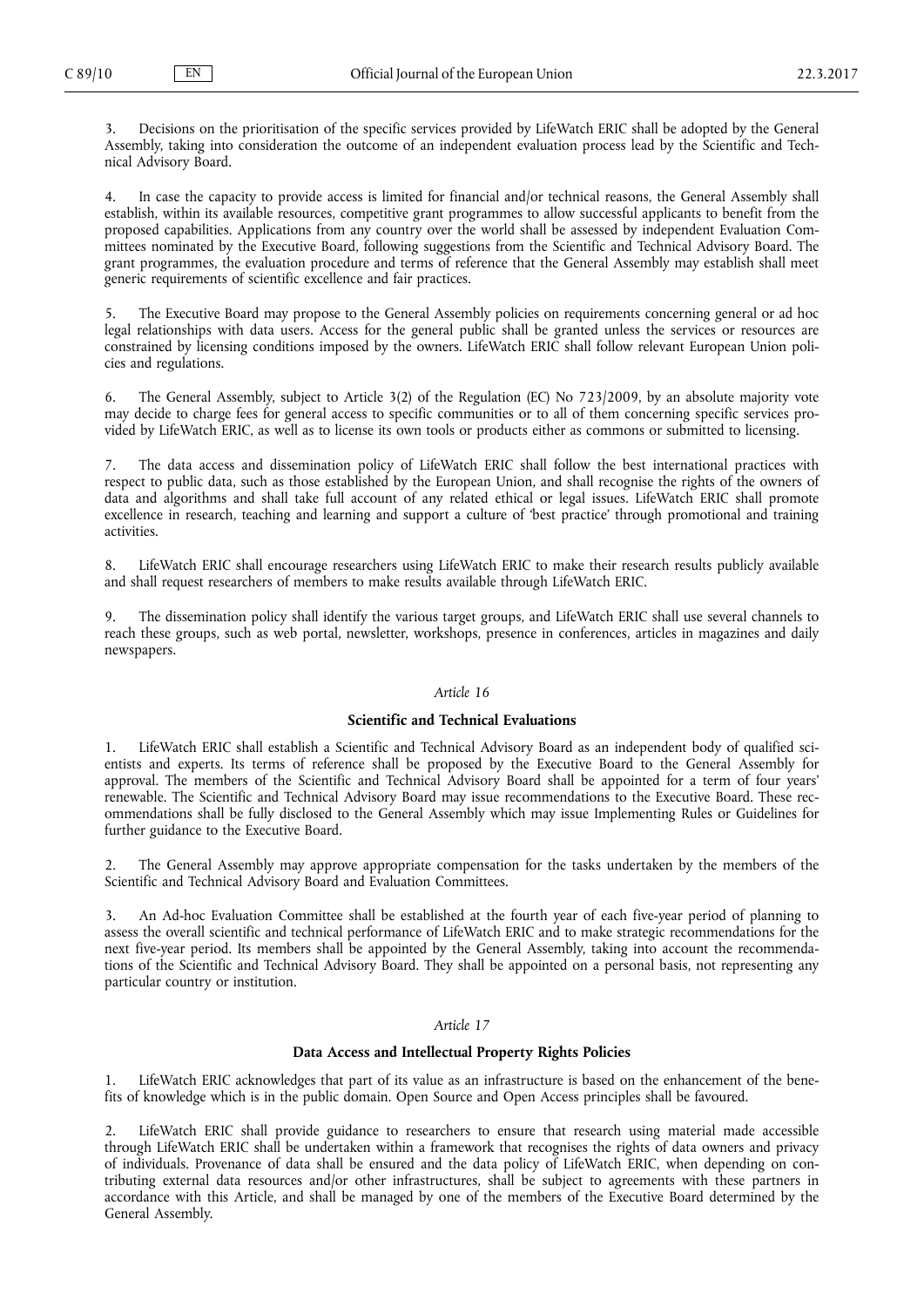<span id="page-10-0"></span>Users and service providers, having access to data, know-how or other intellectual property rights resources in the custody of, or generated by LifeWatch ERIC, shall acknowledge the intellectual property rights and other rights of owners vested in the submission information protocols or agreements and memoranda of understanding. LifeWatch ERIC data users and service providers must demonstrate due diligence in ensuring that rights in the data within their custody are appropriately managed.

4. LifeWatch ERIC shall ensure that users agree to the terms and conditions governing access, and that suitable security arrangements are in place regarding internal storage and handling.

LifeWatch ERIC shall publish the arrangements for investigating and resolving allegations of internal professional misconduct, security breaches or confidentiality disclosure regarding data and services in its custody.

# CHAPTER 7

# **DURATION, WINDING-UP, DISPUTES, APPLICABLE LAW, AND AMENDMENT PROVISIONS**

*Article 18*

# **Duration**

LifeWatch ERIC shall be established for an indefinite period of time.

#### *Article 19*

# **Winding-up and Insolvency**

1. The winding up of LifeWatch ERIC shall be decided by a qualified majority vote of the General Assembly.

2. Without undue delay and in any event within 10 days after adoption of the decision to wind up LifeWatch ERIC, LifeWatch ERIC shall notify the European Commission about the decision.

Upon adoption of the decision to wind up LifeWatch ERIC, its Executive Board, acting in accordance with the laws of the jurisdiction of the Host Member State, shall arrange for the liquidation of its assets and activities, under the following principles:

- (a) Any physical support item made available by the member hosting a Common Facility or Distributed Centre shall be returned.
- (b) Any further assets shall be used to cover the liabilities of LifeWatch ERIC and the costs relating to its winding up. Any financial surplus shall be distributed among the members at the time of the winding up in proportion to their total basic financial contributions made from the beginning of the operation of LifeWatch ERIC.
- (c) Concerning in-kind and other contributions, the Executive Board after approval by the General Assembly and as far as practicable, may transfer LifeWatch ERIC activities and know-how to institutions with similar objectives. In case that there are no equivalent institutions, the assets other than financial surplus remaining after payment of Life-Watch ERIC debts shall be apportioned among the members in proportion to their accumulated annual contributions unless otherwise provided for under service level agreements. Where possible, allocation of assets will be made to the members who have contributed them.

4. The winding-up leading to the decommissioning of LifeWatch shall be subject to the deadlines applicable to the withdrawal and termination of membership provided for under Articles 5(1), 5(2), and 5(6).

LifeWatch ERIC shall cease to exist on the day on which the European Commission publishes the appropriate notice in the *Official Journal of the European Union.*

# *Article 20*

# **Applicable law**

LifeWatch ERIC shall be governed, by precedence:

- (a) By European Union law, in particular Regulation (EC) No 723/2009 and the decisions referred to in Articles 6(1)(a) and 11(1) of the Regulation.
- (b) By the law of the Host Member State in case of a matter not covered (or only partly covered) by European Union law.
- (c) By the Statutes and their Implementing Rules.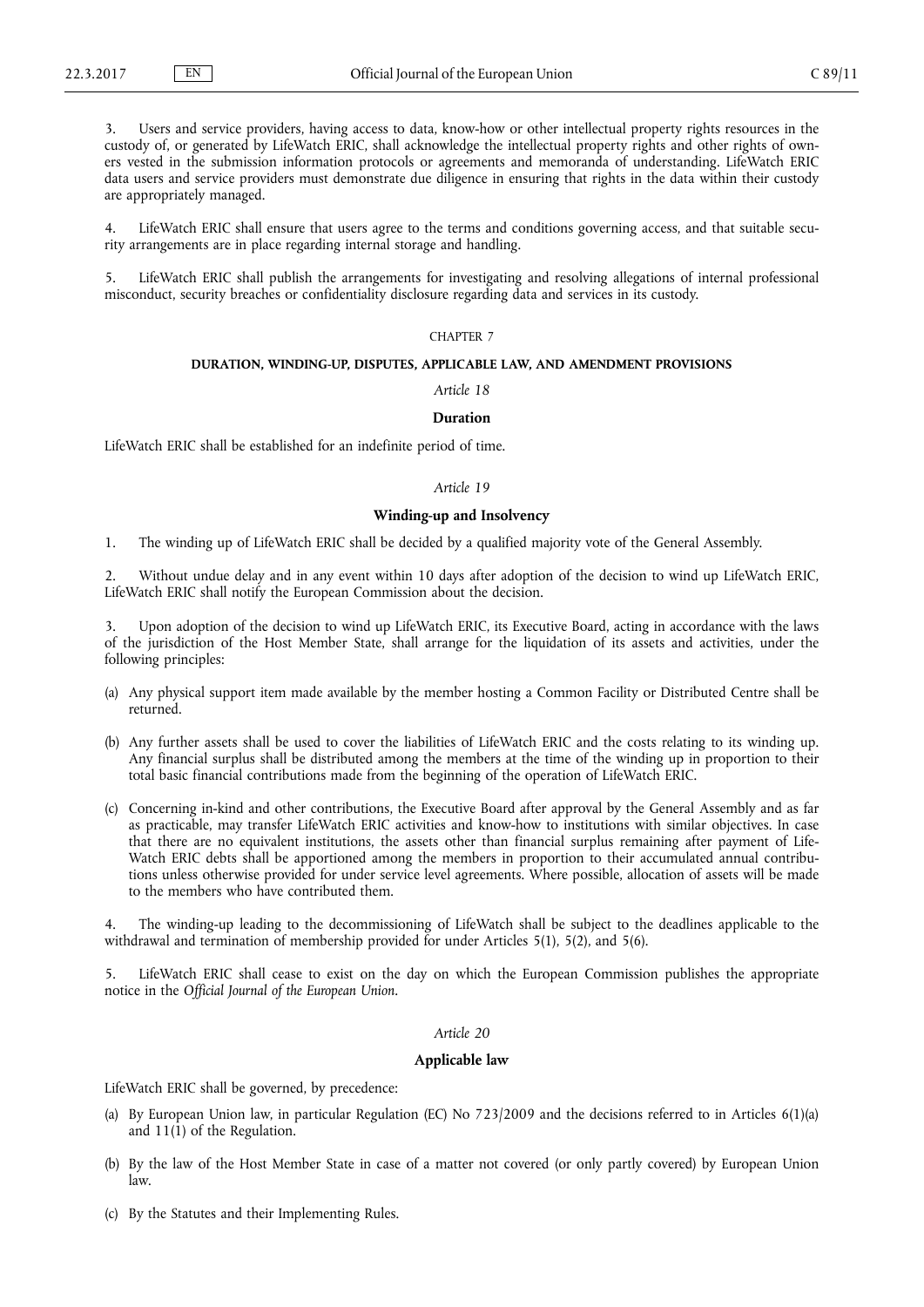<span id="page-11-0"></span>

# *Article 21*

### **Disputes**

1. The Court of Justice of the European Union shall have jurisdiction over litigation among the members in relation to LifeWatch ERIC, between members and LifeWatch ERIC and over any litigation to which the European Union is a party.

2. European Union law on jurisdiction shall apply to disputes between LifeWatch ERIC and third parties. In cases not covered by European Union law, the law of the Host Member State shall determine the competent jurisdiction for the resolution of such disputes.

# *Article 22*

# **Availability of the Statutes**

The Statutes shall be updated and made publicly available at LifeWatch ERIC website and at the statutory seat as well as in the premises of the Common Facilities and every Distributed LifeWatch Centre.

# *Article 23*

#### **Amendments to the Statutes**

1. Without prejudice to Article 3(3), proposals for amendments to the Statutes, including Annex 2, shall be adopted by a qualified majority vote of the members of LifeWatch ERIC. Members voting against the proposed amendment may withdraw from LifeWatch ERIC after settling their outstanding obligations.

2. Proposals for amendments may be submitted by any member supported by at least two other members. Proposed amendments shall be submitted to the Chairperson of the General Assembly not less than three months before the regular annual meeting, or before an extraordinary meeting called for that purpose, proposed amendments shall be communicated to the members at least two months in advance of the General Assembly meeting.

3. Change of the location of the statutory seat shall be approved by a qualified majority vote taking into account investments made by the Host Member State.

# CHAPTER 8

# **SETTING-UP AND TRANSITIONAL PROVISIONS**

#### *Article 24*

### **Setting-up provisions**

No later than 45 calendar days after the Decision of the Commission to set-up LifeWatch ERIC takes effect, a constitutional meeting of the General Assembly shall be called by the Host Member State. The Host Member State shall notify the founding members of any specific urgent action that needs to be taken before the constitutional meeting is held. Unless a founding member objects within five working days after being notified, the aforementioned action shall be carried out by a person duly authorised by the Host Member State.

### *Article 25*

# **Transitional Provision**

Agreed and certified contributions for the implementation of LifeWatch Research Infrastructure made by the members during the transition phase after February 11, 2011 and prior to the establishment of LifeWatch ERIC shall be taken into account as cash or in-kind contributions to LifeWatch ERIC for the first five-year period, following the rules on valuation of in-kind contributions approved by the General Assembly under Article 8(3.e) and section A2.I.6 of Annex 2.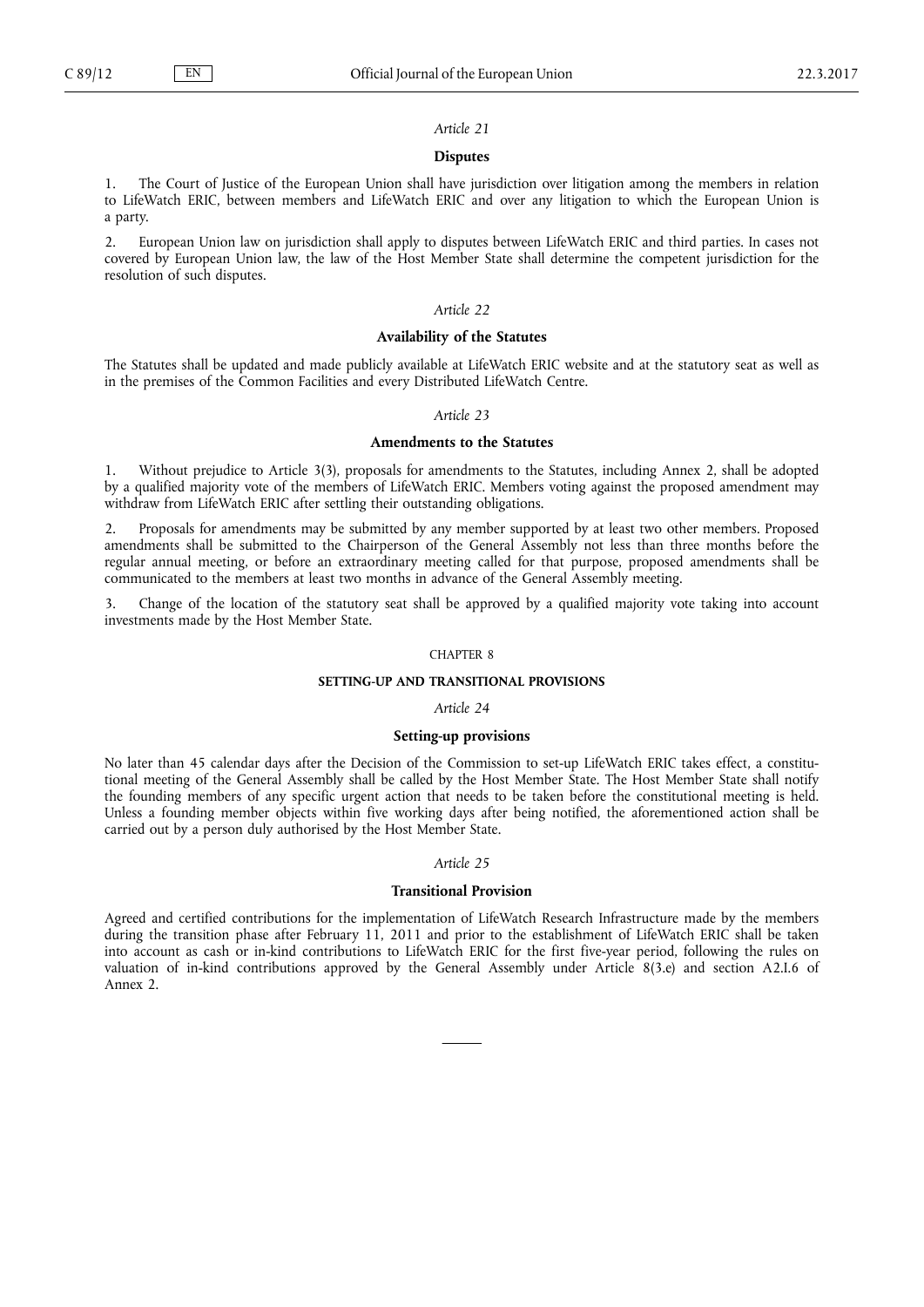<span id="page-12-0"></span>

# *ANNEX 1*

# **LIST OF MEMBERS, OBSERVERS AND REPRESENTING ENTITIES**

| Countries        | Representing Entities                                                                                                                                                                 |  |  |  |
|------------------|---------------------------------------------------------------------------------------------------------------------------------------------------------------------------------------|--|--|--|
| Belgium          | Belgium Science Policy Office (BELSPO)<br>Department of Economy, Science and Innovation (EWI)<br>Directorate-General of Non-compulsory Education and Scientific Research<br>(DGENORS) |  |  |  |
| Greece           | Hellenic Centre for Marine Research (HCMR)                                                                                                                                            |  |  |  |
| Spain            | Ministry of Economy, Industry and Competitiveness (MINECO)<br>Ministry of Agriculture & Fishing, Food & Environment (MAPAMA)<br>Regional Government of Andalusia (Junta de Andalucía) |  |  |  |
| Italian Republic | National Research Council (CNR)                                                                                                                                                       |  |  |  |
| The Netherlands  | Netherlands Organisation for Scientific Research (NWO)                                                                                                                                |  |  |  |
| Portugal         |                                                                                                                                                                                       |  |  |  |
| Romania          |                                                                                                                                                                                       |  |  |  |
| Slovenia         | Ministry of Science, Education and Sport (MIZS)                                                                                                                                       |  |  |  |
| <b>Observers</b> |                                                                                                                                                                                       |  |  |  |
| Countries        | Representing Entities                                                                                                                                                                 |  |  |  |
|                  |                                                                                                                                                                                       |  |  |  |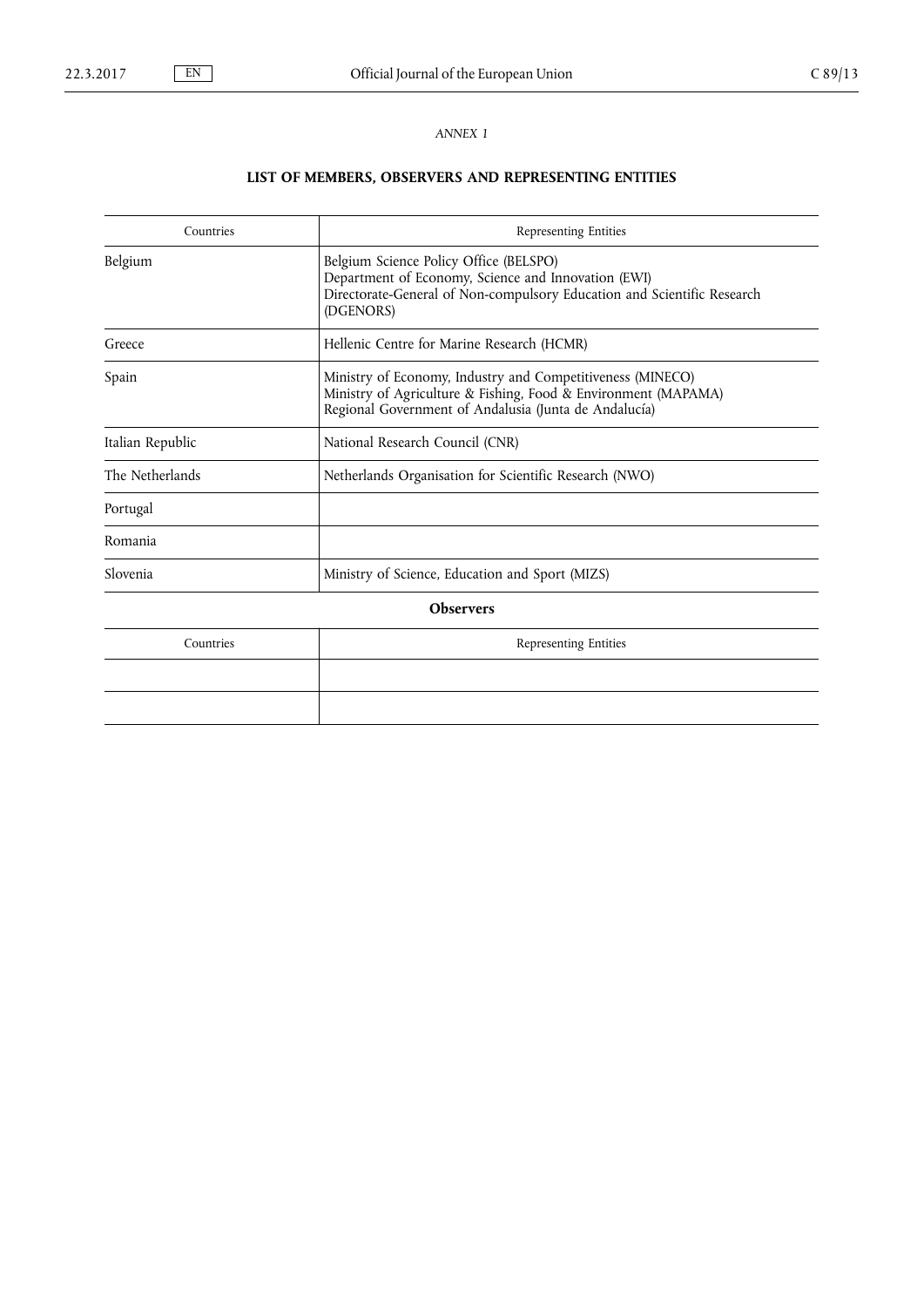### *ANNEX 2*

# **FINANCIAL AND IN-KIND CONTRIBUTIONS**

- <span id="page-13-0"></span>A2.I. Basic Financial Contributions of the members.
- A2.I.1. The contribution of each country as member of LifeWatch ERIC for every period of five years shall be adopted by the General Assembly, taking into account the corresponding multiannual Work Programme and its related Indicative Budget. Decisions on the five-year periods contributions shall be adopted by consensus, and when consensus is not reached, by qualified majority vote of the General Assembly. The proposed contributions for the different members during the first five years are presented in paragraph A2.V of this Annex.
- A2.I.2. The country contributions shall be based on the linear GDP-scale, provided that there shall always be a minimum threshold contribution for countries with smaller economies and that there shall always be a maximum amount, under objective rules, for each of the countries with larger economies.

The contributions of intergovernmental organisations becoming full members of LifeWatch ERIC shall be subject to the General Assembly decision by consensus, and when consensus cannot be, by qualified majority vote of the General Assembly.

- A2.I.3. The calculation of the linear GDP scale shall be based on the share of the GDP in the total GDP of the members, using the Eurostat statistics as the basis for the calculation. An average over the three previous years shall be used to determine the GDP amount for each member. For countries outside Europe, World Bank statistics over the same period shall be used.
- A2.I.4. The contributions shall be allocated to the operating costs. During the first five years, reasonable consideration shall be given to the needs of initial or subsequent construction investments on the Common Facilities and the initial LifeWatch Centre or Centres established under paragraph A2.II.
- A2.I.5. The contribution may be provided in cash or in-kind. The maximum percentage of the in-kind contribution shall not be more than 85 % of the national contribution. The annual 15 % in cash contribution shall be allocated to the costs of common operations of LifeWatch ERIC.

Members may decide to allocate part or all of their in-kind contributions to their Distributed LifeWatch Centres, as soon as the financial management of the Common Facilities is ensured, and the 15 % minimum in cash contribution is transferred to the bank account of LifeWatch ERIC, and both circumstances have been duly certified by the Chief Financial Officer.

- A2.I.6. The valuation of in-kind contributions shall follow rules as approved by the General Assembly as part of the Implementing Rules on these contributions in accordance with Article 8(3)(e).
- A2.II. Additional investment contributions or assumption of a larger quota of the operating costs.

Members may decide to further contribute to LifeWatch development by contributing to the original investment on the first Common Facilities of LifeWatch ERIC, or their subsequent upgrade or by developing new Distributed LifeWatch Centres or performing large improvement of common services. Such contributions could also consist of additional contributions to the Basic Financial Contribution of paragraph A.2.I.

- A2.III. New members' contributions.
- A2.III.1. The Basic Financial Contributions of new members of LifeWatch ERIC shall be in accordance with the rules established in paragraph A2.I of this Annex.
- A2.III.2. Countries that do not enter LifeWatch ERIC upon its establishment, but at a later stage during a five-year period, shall pay their established initial share corresponding to the remaining time of the five-year period in force at the moment of their accession.
- A2.IV. Other principles concerning contributions of members.
- A2.IV.1. The contributions listed in the previous paragraphs may be allocated by the members to the representing entities. In such case, the representing entity shall be responsible of the contribution, without prejudice to the members' ultimate responsibility for the contribution in case of a failure.
- A2.IV.2. The members and representative entities shall agree sharing the data under their control, which the General Assembly might decide that is of interest to the objective and tasks of LifeWatch ERIC, unless such data is not in the public domain or under their control, and without prejudice to the allocation to LifeWatch ERIC of the costs of making them interoperable, unless these costs are included as in-kind contribution of the member.